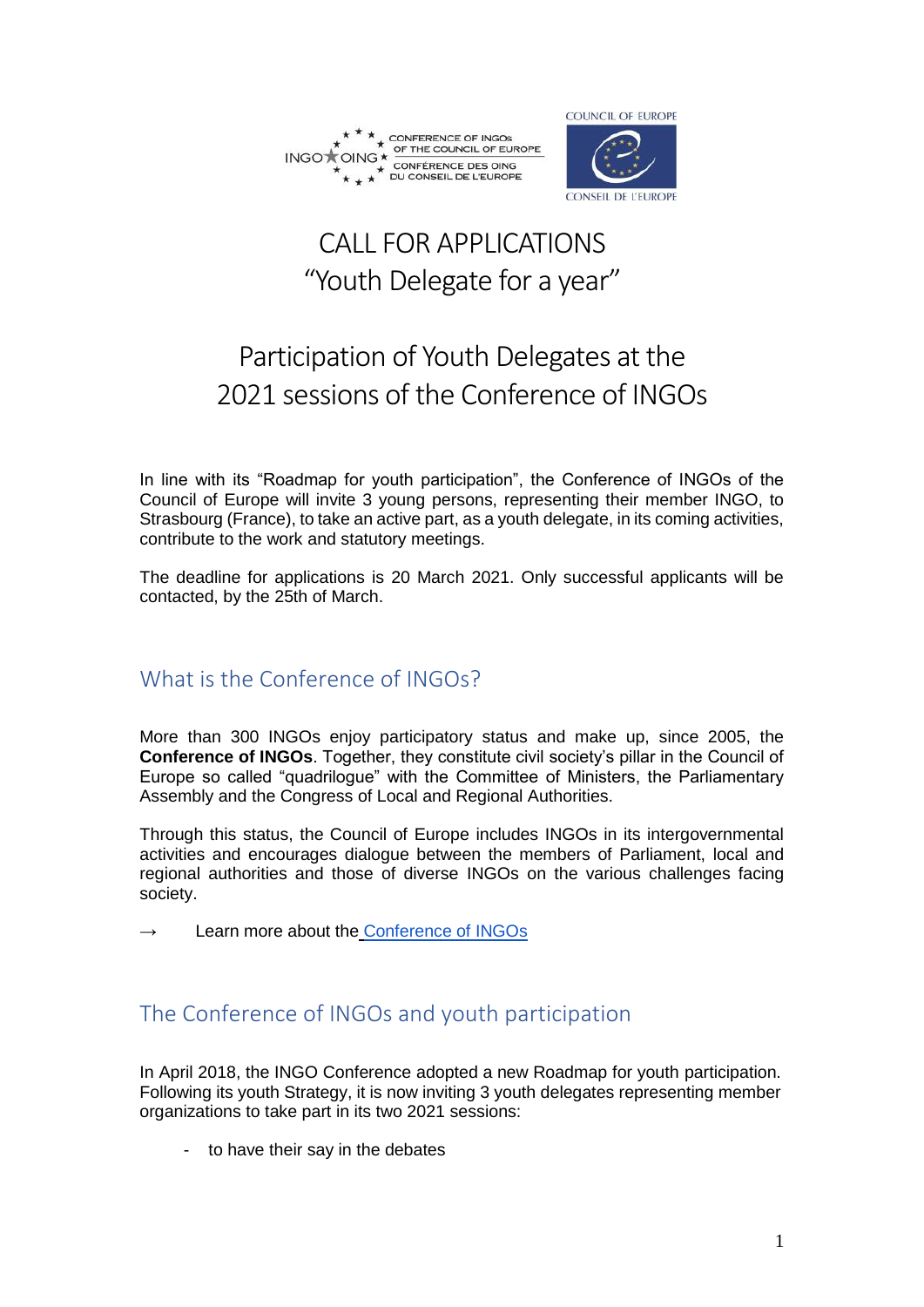- to exchange with Conference of INGOs members on the issues on the agenda.
- $\rightarrow$  Learn more about the ["Roadmap for youth participation"](https://rm.coe.int/rma/component/main) of the Conference of INGOs

By inviting a number of young people to take an active part in its 2021 sessions the Conference of INGOs aims to give young people an opportunity to be an active and direct contributor to issues being discussed during these sessions.

The specific objectives are to:

- involve young people directly in all aspects of the Conference of INGOs' work;
- make young people aware about the Conference of INGOs' work and the tools it has developed to support NGO participation in the Council of Europe work and in its member countries;
- discuss with young people on how youth participation can be boosted in NGO life;
- bring the youth perspective to all thematic debates within the Conference of INGOs;
- motivate the youth delegates to multiply the information and experience acquired during the sessions on their return to their sending organisation;
- share information about existing models of youth-led structures and motivate young people to spread the word about the Conference of INGOs' work;
- promote co-operation between members of the Conference of INGOs and youth delegates;
- demonstrate the importance of including more young people as active members.

## Participating in the Conference of INGOs' work for 2021

Being a youth delegate for a year is a unique opportunity to gain international experience, become a part of a diverse group of young activists, network and make an impact by stimulating the debates from a youth perspective thereby highlighting and strengthening the Conference of INGOs' commitment to youth empowerment.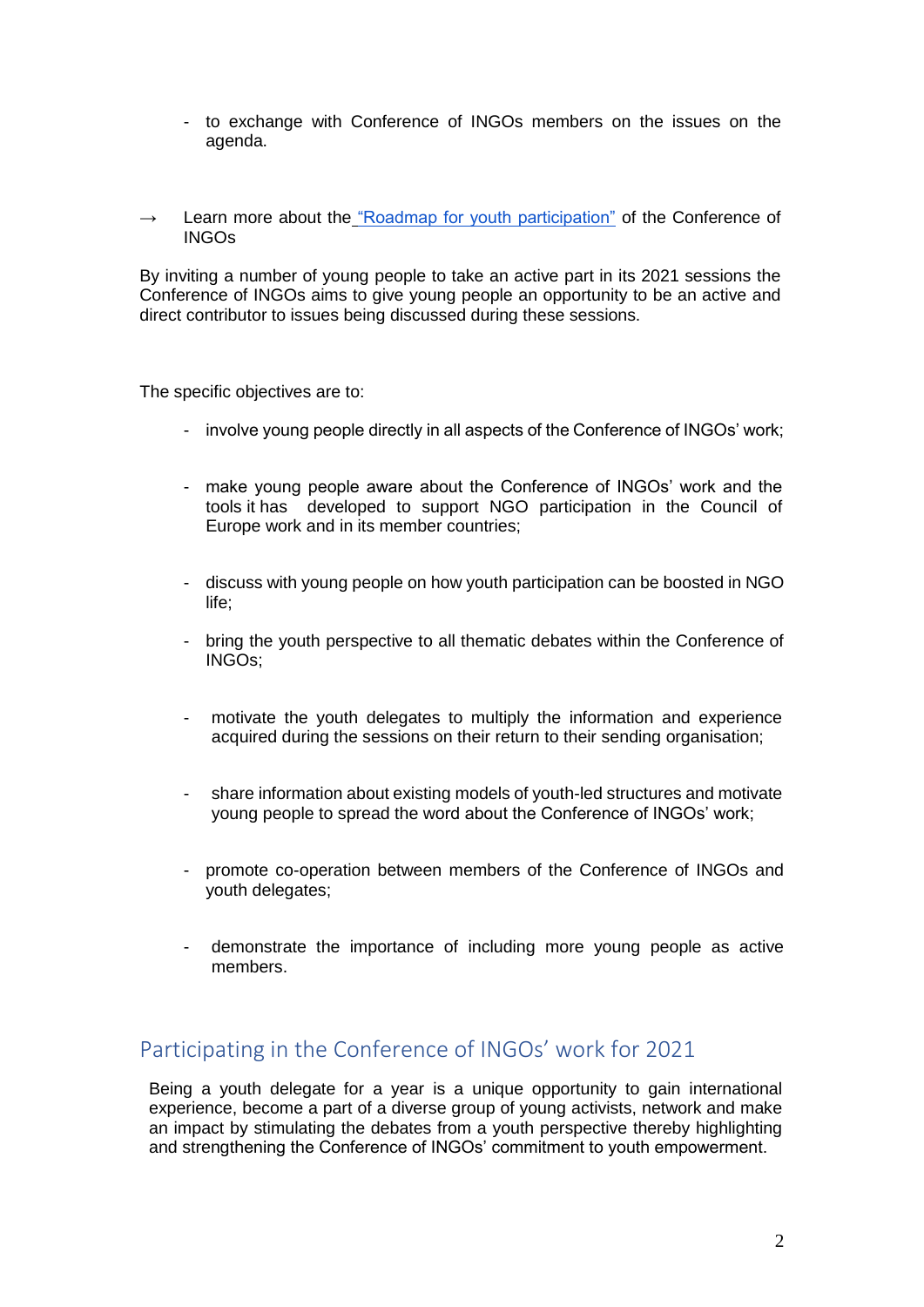#### *1. Participating as a youth delegate in the sessions*

Firstly, the youth delegates will attend -online- both of the Conference of INGOs' 2021 sessions. A preparatory session will be organised prior to each session. Youth delegates must commit to taking part in the whole of the two 2021 sessions: 27-29 April 2021 and October 2021.

#### *2. Developing and implementing projects between the sessions*

Secondly, between April and October, youth delegates will remain involved -online- in the work of the Conference of INGOs. They will be required to undertake initiatives and develop projects related to the Conference of INGOs' priorities or to the session themes for 2021. For this, they will have the support of the Conference of INGOs Bureau member. While the Conference of INGOs will not provide funding for project development, it will provide youth delegates with an introduction letter to act as a visiting card in their dealings with other institutions and may provide information material. There may also be possibilities for some of the youth delegates to participate in other events organised by the Conference of INGOs.

## Application procedure and selection of participants

Those wishing to apply to take part in the April and October Conference of INGOs sessions must do so by means of the application form enclosed. Participation in only one session is not possible.

The deadline for submitting completed applications is 20 March 2021.

The youth delegates will be selected by a selection panel which includes the President of INGO- Service, 2 Bureau members of the Conference of INGOs coordinators of the Youth road map and two members of the Council of Europe's Advisory Council on Youth. The panel will ensure that the selected applicants represent a balanced group with regard to gender, cultural background and experience.

Applicants will be informed of the results of the selection procedure by the  $25<sup>th</sup>$  of March 2021.

## Travel, subsistence and accommodation

Under the circumstances, due to Covid-19 pandemic, participation in the sessions of the Conference, youth delegates bi-weekly meetings, and organization of projects will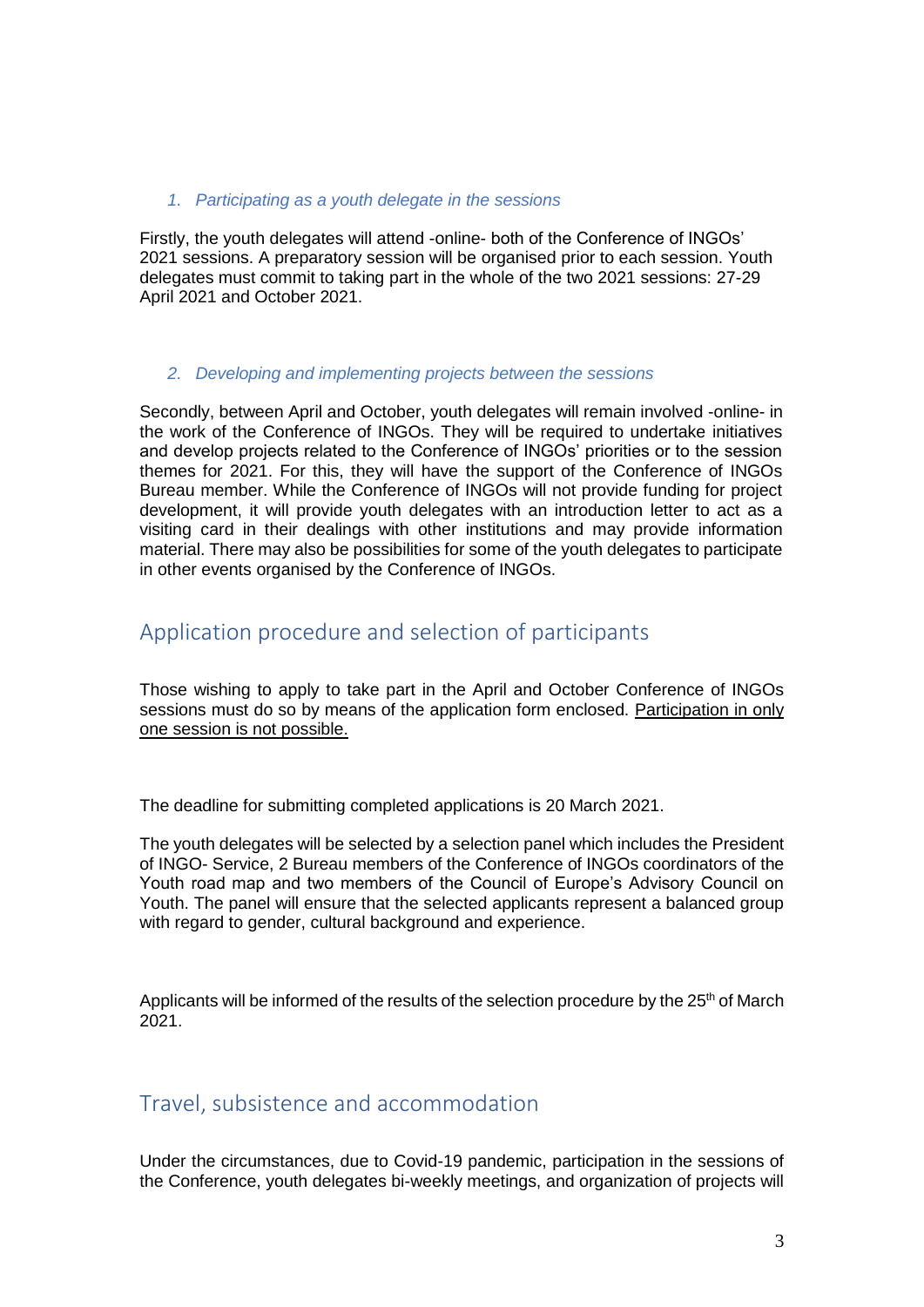be done mostly online and remotely. Any in-person meeting be organized some time during the year as soon as travel restrictions will be lifted, will be covered by the INGO Service according to its rules.

If needed, the youth delegates' travel and subsistence expenses will be covered by the INGO Service according to its rules.

Accommodation if needed will be provided and paid for by the organisers, in singleoccupancy or shared rooms according to availability. The organisers cannot cover the cost of accommodation elsewhere.

## Aims and objectives

Compulsory activities include:

- participation in preparatory activities prior to each session;
- full -online- attendance during both sessions (which included the preparation day on the eve of each session and the evaluation meeting on the last afternoon of each session);
- availability to hold several Skype meetings (April September) to prepare the youth project;
- implementation of a project between April and October 2021.

## Profile of participants

The youth delegates should meet the following criteria:

- be open, committed and motivated to develop and strengthen dialogue between young people and civil society;
- be between 18 and 30 years old;
- represent an INGO member of the Conference of INGOs
- be available to engage in the whole of the activity including the preparation of grass- roots projects;